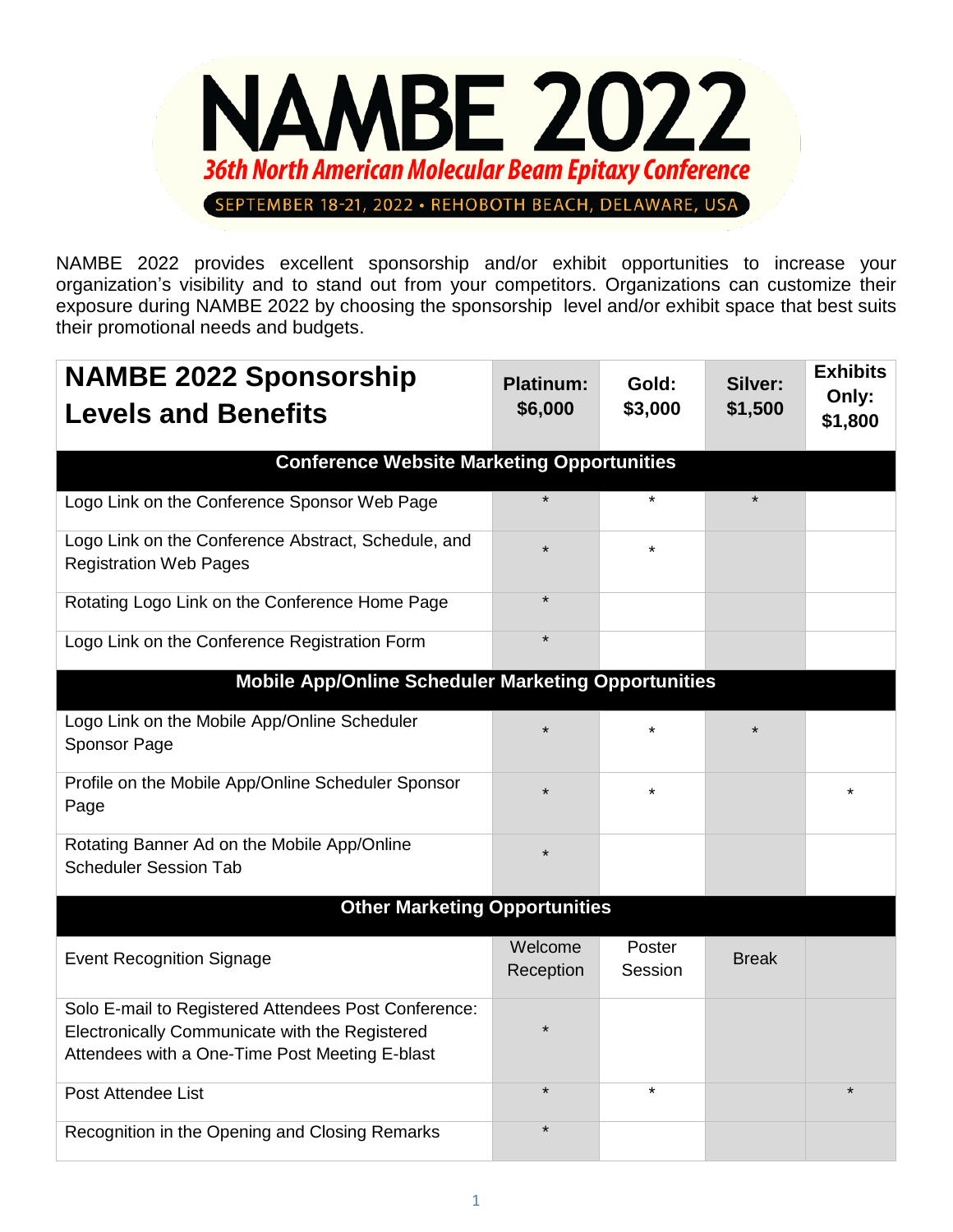## **Additional Marketing Opportunities**

If you are interested in sponsoring the lanyard or if you have another giveaway in mind, please make a selection below and you will be contacted. Sponsors will be responsible for coordination as well as the costs of printing/production and shipping. Limit one item per sponsor.

| Lanyard                                                                                                                                                             | \$1,500   | \$1,500   | \$1,500   | \$1,500   |  |
|---------------------------------------------------------------------------------------------------------------------------------------------------------------------|-----------|-----------|-----------|-----------|--|
| Push Notification: Send Attendees a Popup Alert<br>During the Event Via the Mobile App                                                                              | \$1,000   | \$1,000   | \$1,000   | \$1,000   |  |
| Other                                                                                                                                                               | $$1,000+$ | $$1,000+$ | $$1,000+$ | $$1,000+$ |  |
| <b>Exhibit Marketing Opportunities</b>                                                                                                                              |           |           |           |           |  |
| Space is limited and will sell out quickly. Exhibit is tabletop only.<br>All display items must fit within your allotted exhibit space.                             |           |           |           |           |  |
| Exhibit Space: The exhibit space is tabletop only<br>includes standard power plus: (1) 6' x 24" draped table,<br>(2) chairs, (1) wastebasket, (1) exhibitor ID sign |           |           |           |           |  |
| <b>Complimentary Conference Registrations</b>                                                                                                                       |           |           |           |           |  |

# Sponsorship and Exhibit Form

### **Step 1: Choose the Level of Sponsorship and/or Exhibit Space**

□ Platinum: \$6,000 □ Gold: \$3,000 □ Silver: \$1,500 □ Exhibits Only: \$1,800

### **Step 2: Complete Company Information**

| <b>Exhibits Only Registration Badge Name</b>                                   | Note: Additional attendees will have to register at the regular conference rate at https://nambe2022.avs.org/ |
|--------------------------------------------------------------------------------|---------------------------------------------------------------------------------------------------------------|
|                                                                                |                                                                                                               |
| Please try not to allocate us space next to the following possible exhibitors: |                                                                                                               |
| 1.                                                                             |                                                                                                               |